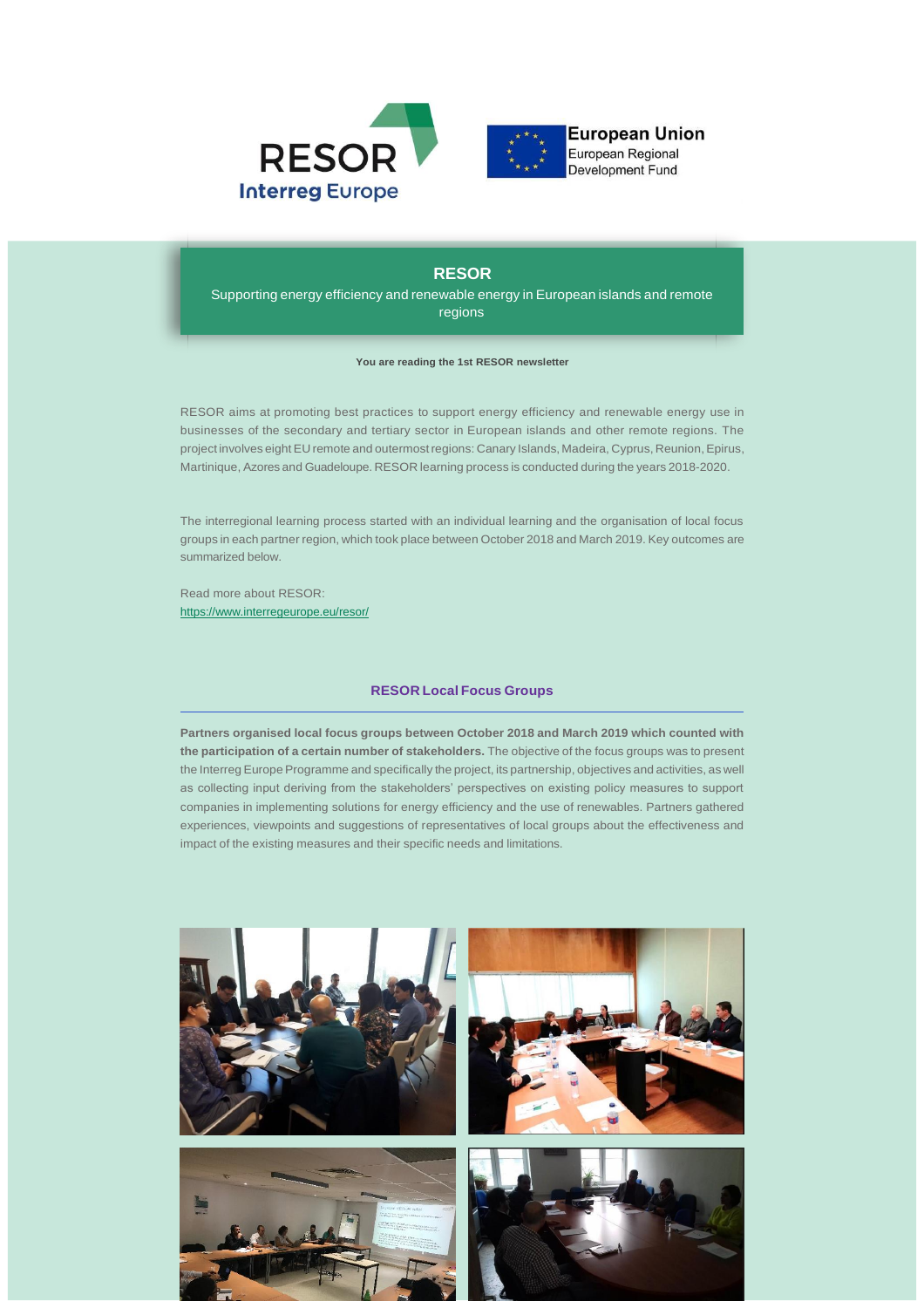





## **RESOR Individual learning**

### **Joint Regional Analysis**

**The report constitutes the basis for the interregional learning process and cooperation in the following activities of the project**. It aims at illustrating the current map of the energetic system and the potential increase of energy efficiency and RES in the partner regions presenting several good practices, initiatives and measures to support the adoption and the improvement of energy efficiency and RES in companies in the regions involved in RESOR project. These good practices and initiatives could be replicated to improve policy measures in these areas. The adoption of measures to improve energy efficiency and increase the use of renewables can be particularly interesting for outermost regions and remote regions - and in general for islands - as living lab of innovation and sustainable development, with the idea of connecting regional and national authorities in Europe that are following the same pathway.

The Joint Regional analysis is now available in the library of the project: [www.interregeurope.eu/resor/library](https://mc.us18.list-manage.com/pages/track/click?u=ae3833eaa2feb3b185beadfc9&id=714d051644)

### **Stay tuned!**

Stay tuned and check out the news section of ou[r website](https://mc.us18.list-manage.com/pages/track/click?u=ae3833eaa2feb3b185beadfc9&id=c87d69303f) for updates: [http://www.interregeurope.eu/resor/news/](https://mc.us18.list-manage.com/pages/track/click?u=ae3833eaa2feb3b185beadfc9&id=5b6a388a54)

> And our social media: Facebook [\(https://www.facebook.com/RESOR.project/\)](https://mc.us18.list-manage.com/pages/track/click?u=ae3833eaa2feb3b185beadfc9&id=9c98764587)  and Twitter [\(https://twitter.com/RESORproject\)](https://mc.us18.list-manage.com/pages/track/click?u=ae3833eaa2feb3b185beadfc9&id=cb6a4f8328)



*RESOR project manages the information of its contacts following the General Data Protection Regulation (May 2018)* 

*If you decide to unsubscribe this newsletter please write to: [resor.interreg@gmail.com](mailto:growrup@gmail.com)*